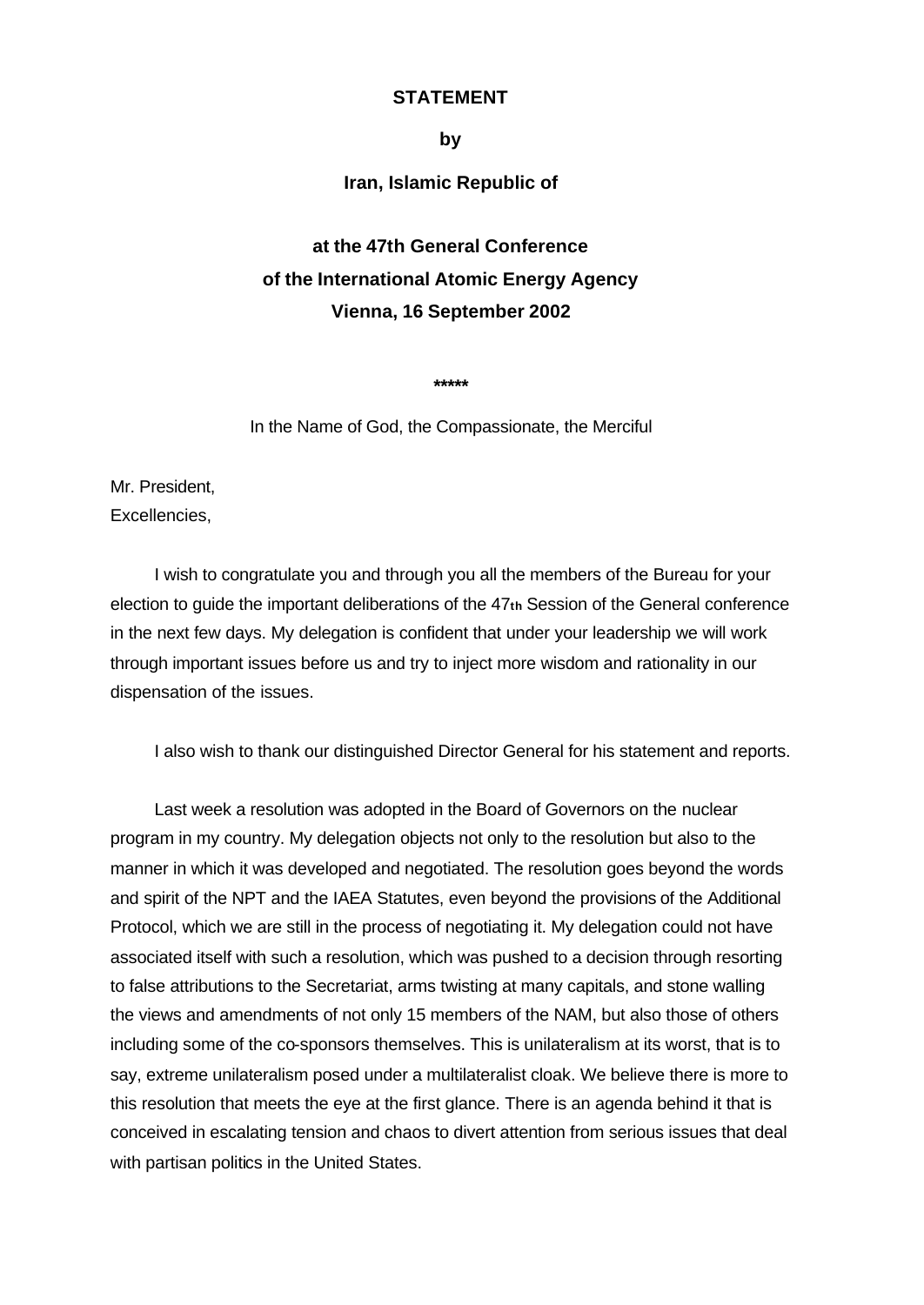In our view, such a heavy-handed approach to get a resolution casts considerable doubt on the validity, utility and above all, the practicality of so a resolution. It seems that the resolution has been engineered in such a manner to guarantee its non- or halfimplementation. We sincerely doubt whether this resolution intends, as it should, to promote the effectiveness of the safeguards and nonproliferation regime.

We have serious problems with this resolution. From its inconsistency with the NPT to its deadline for cooperation and its venomous language are all problematic. These are our preliminary views on this resolution. We are studying the resolution carefully and will officially respond to it in a few days.

In the meantime, I wish to underline the following points:

- 1 Iran is fully committed to its NPT responsibility, not only because of its contractual obligation, but also because of its religious and ethical considerations,
- 2 Iran's actions and policies are geared to strengthening the safeguards regime, because of strategic considerations,
- 3 Iran's planned nuclear development programme to generate 7000 Mw electricity with secured fuel has factored in consideration of strengthening the Safeguards, through joining the Additional Protocol or otherwise, so as to encourage the international community to give a serious impetus to others in the Middle East to respond positively to Iran's initiative for establishing the Middle East as a nuclearweapon free zone.
- 4 It is indeed unfortunate to note that despite all our attempts to resolve the outstanding issues, the ever-increasing cooperation with the Agency as clearly reflected in the report, we have witnessed an opposite trend by those who seek to disrupt the process.
- 5 Had the ongoing process continued, we would surely have had achieved the desired results of full transparency and confidence. The Resolution will certainly not help the process forward and is thus seen as counter productive.
- 6 We are here with the message of willingness to find ways and means that would salvage the process and maintain the issue within the framework of the relevant international body, under the direction of the Director General, taking into account